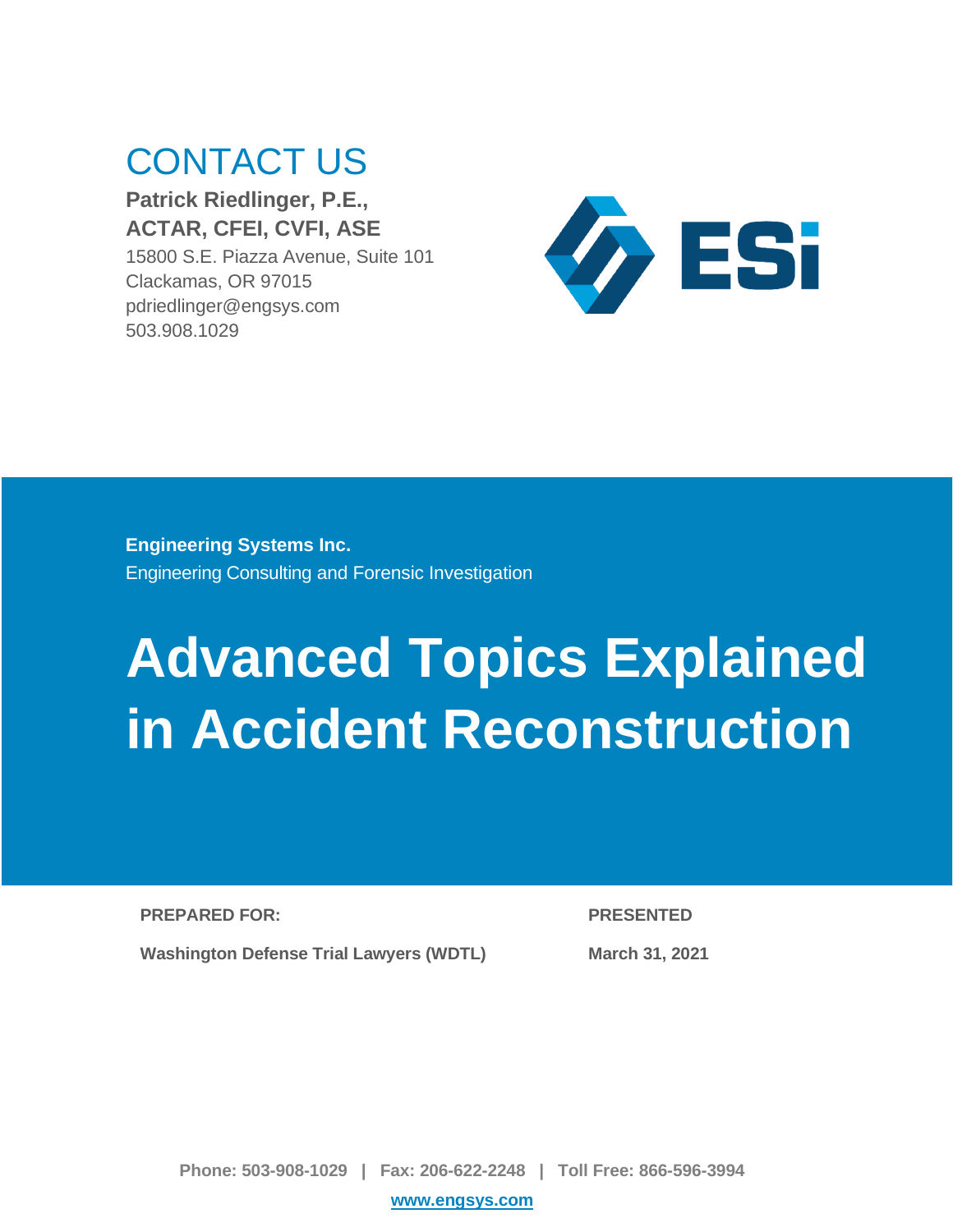## PRESENTER PROFILE



Patrick Riedlinger is a Senior Consultant at ESi with 30 years of progressive, technical experience. Pat is a graduate of Oregon State University with a Bachelor of Science degree in Mechanical Engineering and has knowledge in consumer product design, design verification, manufacturing processes, and material science. He is a registered Mechanical Engineer in the states of Oregon, Washington, Idaho, Utah, and California, and he holds accreditation as an ACTAR traffic accident reconstructionist and a certified fire investigator.

Pat has successfully applied his extensive mechanical engineering background to the reconstruction of vehicular accidents that range in severity from minor property damage to multiple vehicle and fatality collisions. His reconstruction experience includes motor vehicle fire investigation and accidents involving cars, trucks, motorcycles, bicycles, and pedestrians. He is trained and experienced in the collection and application of Event Data Recorder ("black box") information from heavy trucks and passenger vehicles as it relates to accident reconstruction.

Pot Niedligs

Patrick D. Riedlinger, P.E., ACTAR, ASE, CFEI, CVFI ESi Senior Consultant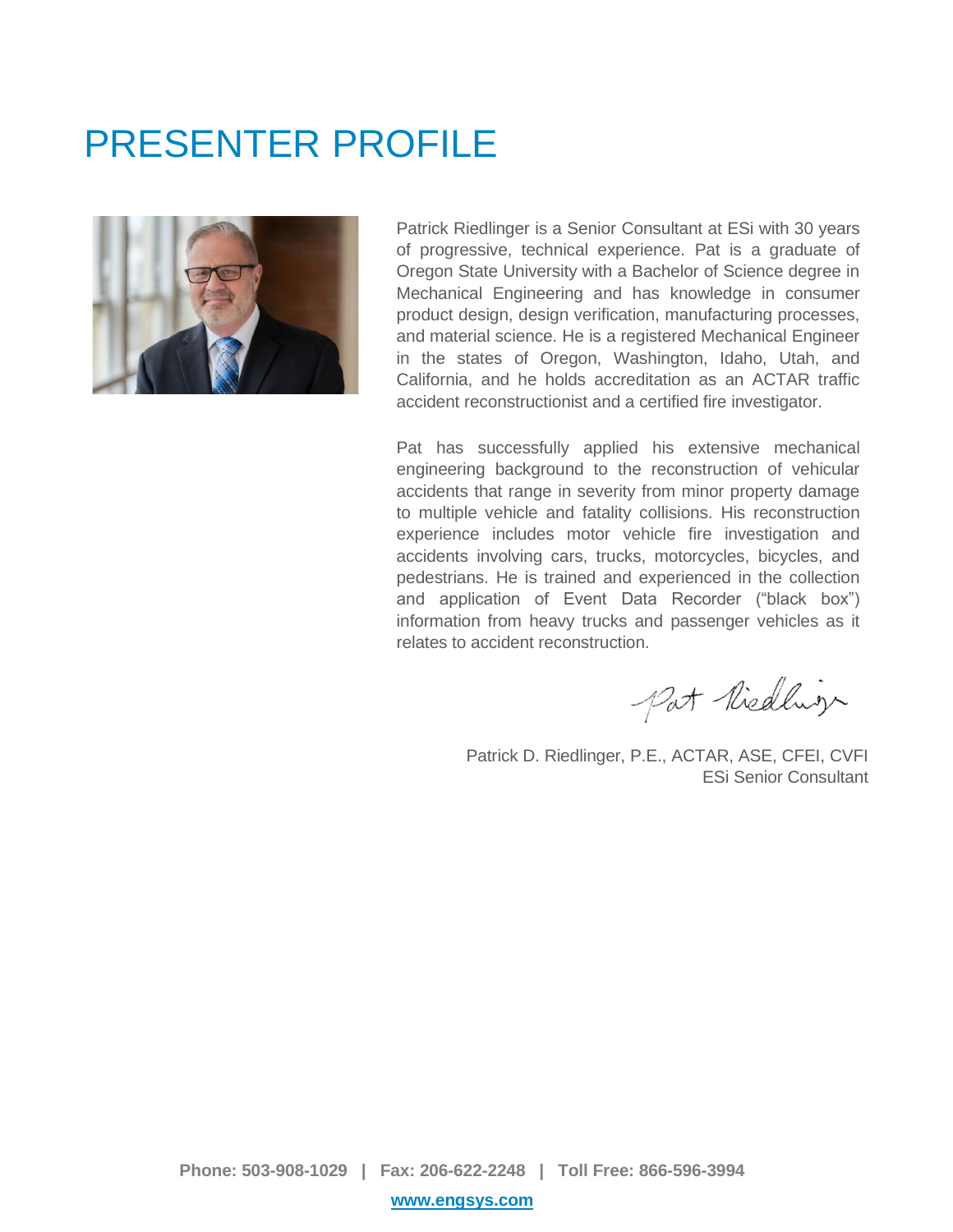# PRESENTATION HIGHLIGHTS

#### Roadway Data Collection – Friction, Road marks, Rollovers

- Coefficient of Friction, the resisting force to motion between two surfaces at their interface.
- **•** The higher the roadway friction, the better the slowing action to a motor vehicle, for the same distance.

#### Yaw Marks

- **EXECT** Differ from skid marks which are straight, these occur from losing traction while turning.
- **•** Critical speed calculations determine the maximum speed a vehicle can travel around a curve and not lose traction.

#### Rollovers

- Rollover crashes fall into one of three categories: Side-to-Side, Barrel Rolls, and Flip-over.
- Side to Side rollovers can be caused by a collision, cornering too fast, or bad steering input
- Barrel Roll can occur from an outside influence or external force creating rotation such as wind or the vehicle entering a sharp grade.
- **EXECT FIIP-OVERS** can be caused when the PDOF enters at the lower frame of the vehicle. It can be a very violent collision.

#### Bicycle Accidents

- **•** There are three basic types of pedestrian/bicycle accidents; Forward projection, wrap & carry, and fender vaults.
- Searle is a pedestrian speed equation taught in police academies. It is best used for a forward projection.

#### Understanding Crush Damage

- The crush is an indication of 'equivalent barrier speed'.
- To calculate the delta-V and impact speed you use 'MER': Momentum, energy, and restitution.

#### Commercial Transport

- **•** Rollovers result from either static rollover conditions or dynamic rollover conditions from shifting loads.
- **•** Drivers must know how to correctly load their cargo and must inspect the cargo and load securing devices to maintain the payload's integrity and federal resolution requirements.

#### **[www.engsys.com](http://www.engsys.com/)**